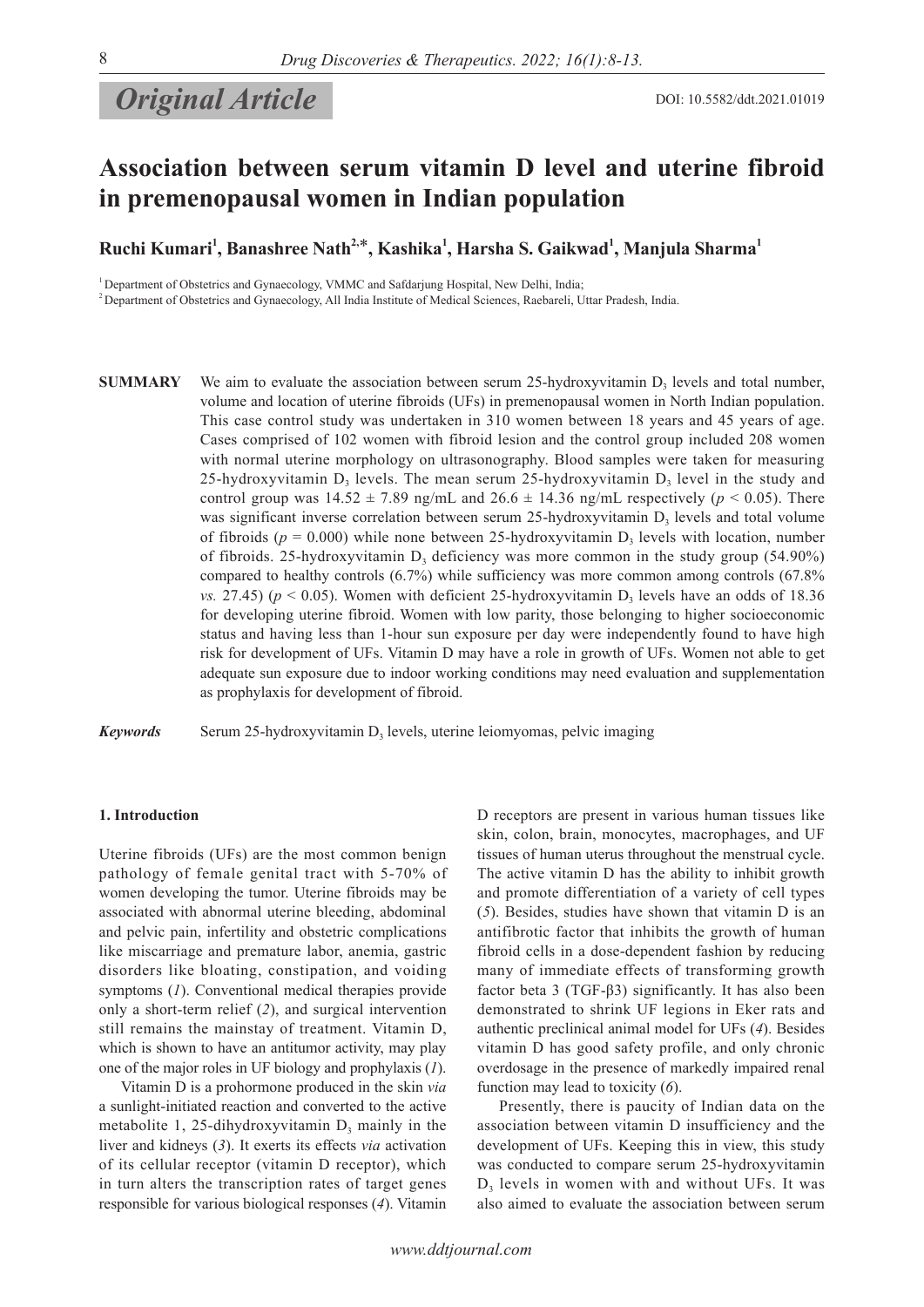25-hydroxyvitamin  $D<sub>3</sub>$  levels and total number, volume and location of UFs.

# **2. Materials and Methods**

# 2.1. Design

The cross-control study was conducted in the Department of Obstetrics and Gynaecology in a tertiary care centre in the northern India for a period of 1 year from 2014 to 2015 in collaboration with the Department of Biochemistry. Clearance was taken from ethical committee of the institution prior to starting the study.

# 2.2. Study population

Premenopausal women 18-45 years of age who attended gynaecological outpatient department (GOPD) with different complaints for the period of 1 year and matched for age and BMI were recruited to the study. Those patients specially coming with complaints of abnormal uterine bleeding and infertility were approached to participate. There were a few patients who were diagnosed with UFs elsewhere and had attended GOPD with ultrasound scan report were too included. All of them were posted for an ultrasound scan. Those patients with at least one fibroid lesion with a mean volume of  $\geq 2$  cm<sup>3</sup> were taken as cases. The rest of the patients who had normal uterine morphology on ultrasonography were approached to participate as controls. Following women were excluded from our study: current pregnancy or pregnancy within the last 6 months, currently lactating or lactating within the last 6 months, history of abortion within 6 months prior to start of study, history of myomectomy, women currently using vitamin D supplements or hormonal treatment (including oral contraceptives) or H/O use within the last 6 months.

### 2.3. Study procedure

Blood samples from patients consenting to participate as cases and controls were taken for measuring  $25$ -hydroxyvitamin  $D<sub>3</sub>$  levels. Written informed consent was taken from all the selected women in a language understood by them. A detailed history regarding their diet and history of calcium intake was taken. The selected women were specifically asked for hours of exposure to sunlight between 10:00 AM and 3:00 PM. A thorough general and gynaecological examination was carried out. Age and BMI (Body Mass Index) were matched for all cases and controls. Ultrasonography was performed through both transabdominal and transvaginal routes on all consenting subjects.

The ultrasonography assessment was performed by the same ultrasonologist using ultrasound machine fitted with endovaginal probe 4-8 MHz for

transvaginal sonography and 2-5 MHz convex probe for transabdominal sonography. The number of fibroid lesions, volume, and location of all fibroid lesions were accurately noted. The volume of each fibroid was determined according to the ellipsoid formula (*a*  $\times b \times c \times 0.523$ , where *a* is the height, *b* is the width, and *c* is the depth (in cm). The total volume of fibroid in *a* patient was calculated by adding the volumes of all lesions detected. The location of each fibroid lesion within the uterus was classified as submucosal, intramural, or subserosal. A myoma with  $>$  50% of its diameter bulging out of the uterine contour line was defined as subserous. Intramural fibroids were those mostly within the uterine shape. Myomas distorting the cavity line were defined as submucosal.

The estimation of serum 25-hydroxy vitamin D levels in both the study and control groups was carried out at Biochemistry Department of the same hospital by ELISA technique. The intra-assay coefficient of variation was based on 40 measurements for each serum, and the interassay coefficient of variation on the four measurements was performed in six different test runs. Vitamin  $D_3$  status of the study and control population was categorized into 3 groups: deficient (levels < 10 ng/mL), insufficient (levels between 10 ng/mL and 19.9 ng/mL), and sufficient ( $\geq 20$  ng/mL).

# 2.4. Statistical analysis

The association between 25-hydroxy vitamin D levels and the presence of fibroid and total fibroid volume (TFV) was analysed using means, frequencies, standard deviations, and percentages. The independent *t* test was used to compare serum 25-hydroxy vitamin D levels across groups. Correlations were assessed by Spearmen's rank correlation test.  $p$  value of  $\leq 0.05$  was considered significant.

### 2.5. Sample size calculation

Paffoni A. *et al.* (*7*) found in controls a mean serum concentration of 25-hydroxyvitamin  $D_3$  to be 20.8 ± 11.1 ng/mL. Presuming a 20% difference in  $25$ -hydroxyvitamin  $D<sub>3</sub>$  level as clinically significant at 5% type 1 error with 80% power and assuming 10 % drop out rate when taking controls twice as cases, sample size was estimated to be 95 cases and 190 controls.

# **3. Results**

# 3.1. Recruitment of participants

A total of 392 women with complaints of abnormal uterine bleeding or coming with ultrasound diagnosis of UF elsewhere were recruited and posted for ultrasonography. Uterine fibroid was diagnosed in 166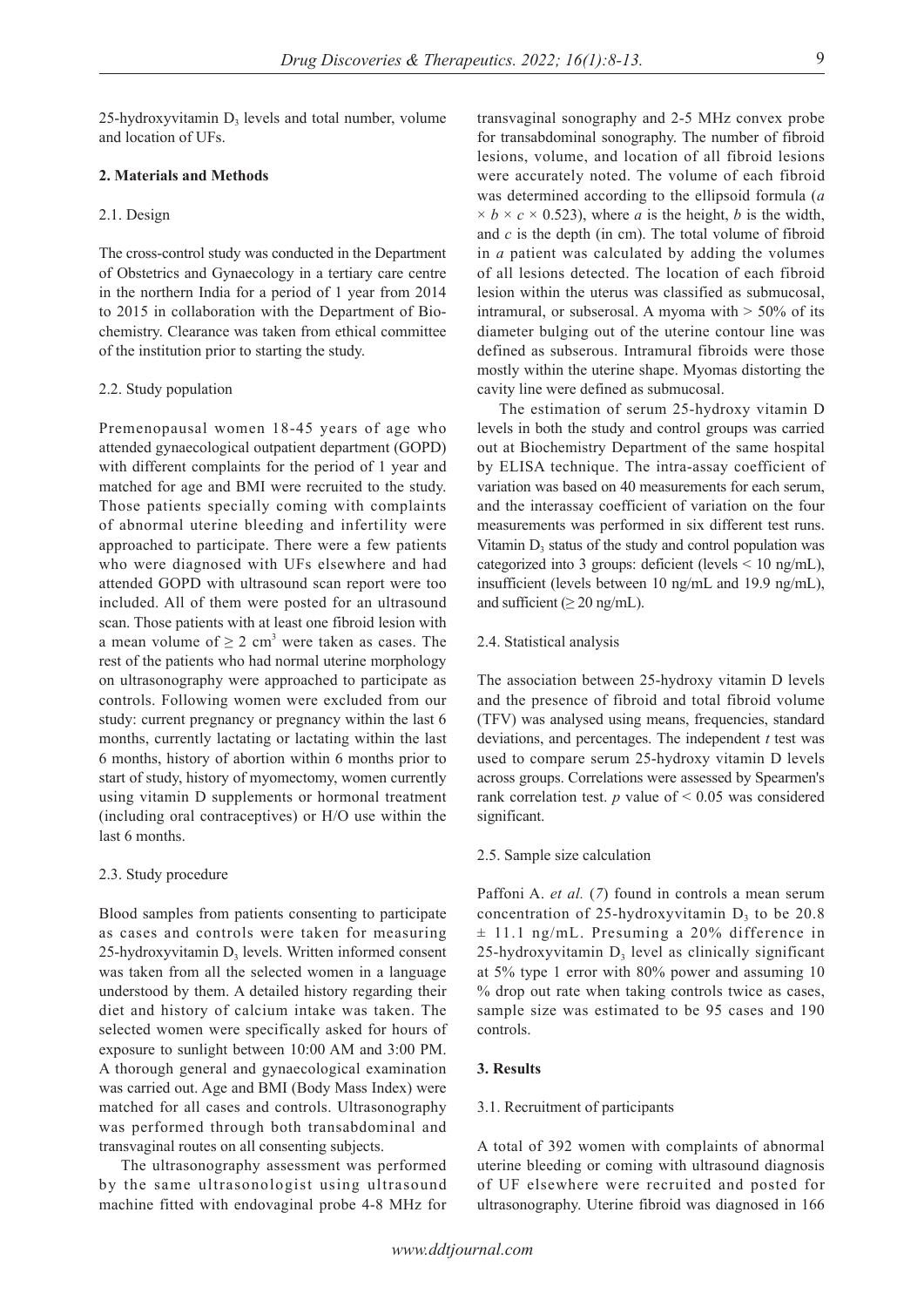patients, and other uterine/ovarian pathology was found in 7 patients. A total of 123 patients with UF consented to participate in the study. In total, 102 patients were ultimately recruited who fulfilled eligibility criterion. A total of 219 patients who had normal uterine morphology on ultrasonography were approached to participate as controls. Ultimately, 208 patients were found to be eligible to participate in the study as controls. Recruitment of patients in study and control groups is shown in Figure 1.

# 3.2. Serum vitamin D level

The mean serum 25-hydroxy vitamin D level among cases was  $14.52 \pm 7.89$  ng/mL, while in the control group, it was  $26.6 \pm 14.36$  ng/mL, and the difference was statistically significant ( $p < 0.05$ ). On further categorical analysis, it was observed that vitamin D deficiency was more common in the study group  $(54.90\%)$  as compared to healthy controls  $(6.7\%)$  while



**Figure 1. Flowchart showing recruitment of patients in study and control group.** AUB: Abnormal uterine bleeding, UF: Uterine fibroid.

sufficiency was more common among controls (67.8% *vs.* 27.45%), the difference being statistically significant  $(p < 0.05)$ .

3.3. Association between serum vitamin D level and uterine fibroid

Women with deficient vitamin D levels have an odds of 18.36 for the development of UFs (Table 1). There was an association found between multiple fibroids with deficient vitamin D levels. The majority of women with two (18/27, 66.67%) and three fibroid lesions (6/7, 85.71%) were vitamin D deficient. However, no statistically significant association was observed between vitamin D levels and number of UFs  $(p =$ 0.105). The most common fibroid lesion found in our study was intramural (60/102, 58.82%) followed by subserosal (42/102, 41.17%). No association was found between vitamin D levels and location of the fibroid lesion ( $p = 0.760$ ). The total fibroid volume (TFV) in the study group ranged from a minimum of  $2 \text{ cm}^3$  to a maximum of  $248.6 \text{ cm}^3$ . Among the 56 women with deficient vitamin D levels (< 10 ng/mL), 44 women  $(44/56, 78.57%)$  had TFV between 50 cm<sup>3</sup> and 100 cm<sup>3</sup>, and 12 women (12/56, 21.42%) had TFV above 100 cm<sup>3</sup>. Among the women with insufficient levels, the majority  $(14/18, 77.8%)$  had TFV between 10 cm<sup>3</sup> and  $50 \text{ cm}^3$ , whereas among women with sufficient vitamin  $D_3$  levels, most (13/28, 46.42%) had TFV of < 10 cm<sup>3</sup>. There was a significant inverse correlation between serum vitamin D levels and total volume of UFs (*p* < 0.001) (Table 2).

# 3.4. Secondary analysis of demographic factors

Demographic factors of recruited women as cases and controls are listed in Table 3. The age and BMI of the women were matched among cases and controls. The mean age of women in cases and controls were  $34.50 \pm 5.38$  and  $34.45 \pm 5.37$ , respectively. The control group had a higher proportion of women who were housewives (90.9%) and belonging to lower socioeconomic status (86.53%) associating lower odds of UFs with these demographic variables. Parity was also found to offer protection for development of UFs with higher proportion (85.1%) of multiparous women in control group.

**Table 1. Distribution of women among cases and controls according to serum vitamin D levels**

|                                 | Study, $n$ (%). total: 102 | Control, $n$ $(\%)$ , total: 208 | <b>OR</b> | p value             |  |
|---------------------------------|----------------------------|----------------------------------|-----------|---------------------|--|
| Vitamin D status                |                            |                                  |           |                     |  |
| Deficiency                      | 56 (54.90)                 | 14(6.7)                          | 18.36     | $\leq 0.05^{\circ}$ |  |
| Insufficient                    | 18 (17.64)                 | 53(25.5)                         | 1.49      |                     |  |
| Sufficient                      | 28 (27.45)                 | 141 (67.8)                       |           |                     |  |
| Mean vitamin $D \pm SD$ (ng/mL) | $14.52 \pm 7.89$           | $26.6 \pm 14.36$                 |           | $< 0.05^{\rm b}$    |  |

<sup>a</sup>Chi-square test. <sup>b</sup>Independent *t* test.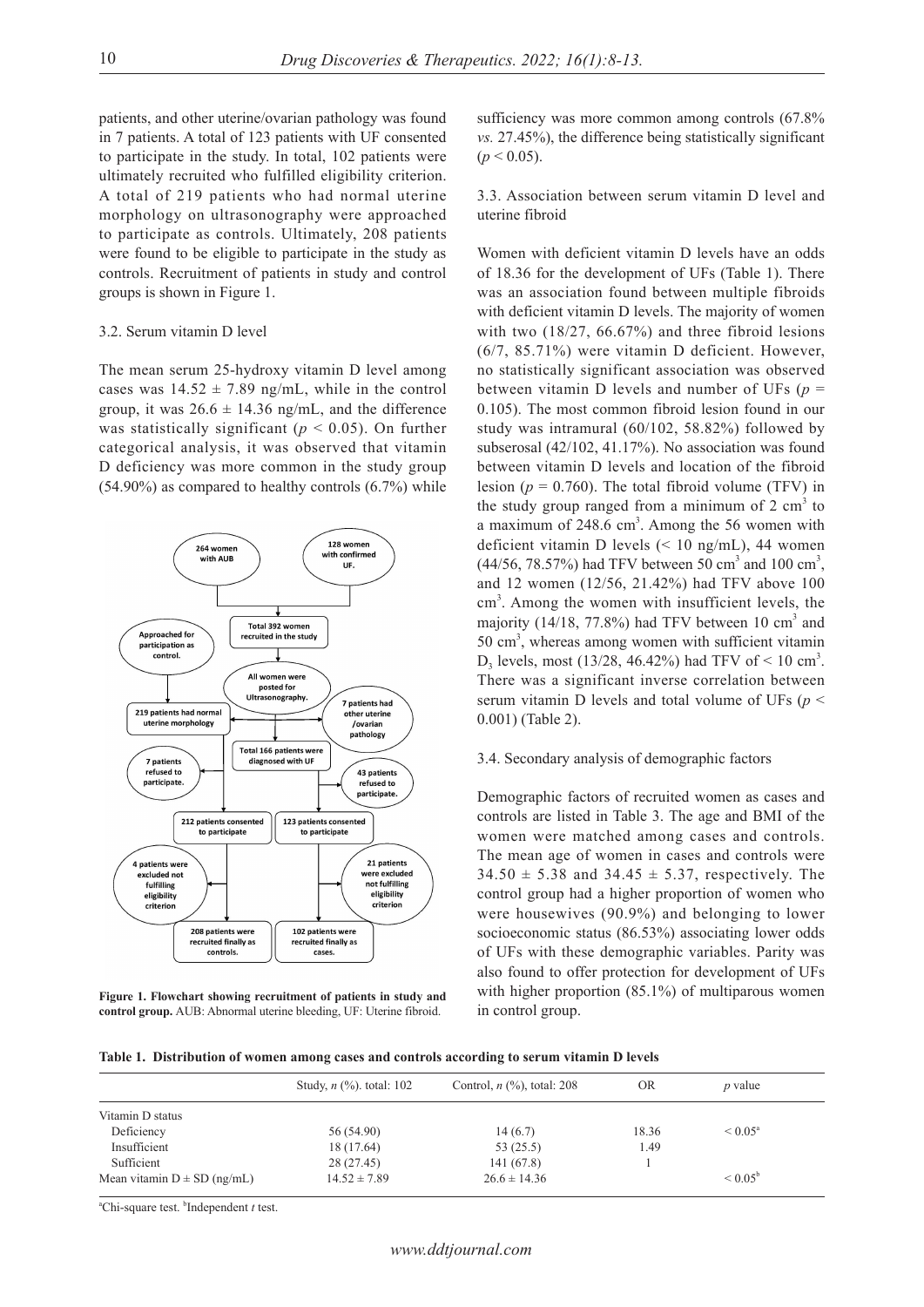| Number of uterine fibroids |                  |         |                            |             |                  |         |                 |
|----------------------------|------------------|---------|----------------------------|-------------|------------------|---------|-----------------|
| Vitamin D status           | 1, n             |         | 2, n                       |             | 3, n             |         | $p$ value       |
| Deficiency ( $n = 56$ )    | 32               |         | 18                         |             | 6                |         | $0.105^{\circ}$ |
| Insufficient ( $n = 18$ )  | 13               |         | 5                          |             |                  |         |                 |
| Sufficient ( $n = 28$ )    | 23               |         | 4                          |             |                  |         |                 |
| Total                      | 68               |         | 27                         |             |                  |         |                 |
|                            |                  |         | Location of fibroid lesion |             |                  |         |                 |
| Vitamin D status           | Intramural $(n)$ |         | Submucosal $(n)$           |             | Subserosal $(n)$ |         | <i>p</i> value  |
| Deficiency ( $n = 56$ )    | 33               |         |                            |             | 23               |         | $0.760^{\circ}$ |
| Insufficient ( $n = 18$ )  | 11               |         |                            |             |                  |         |                 |
| Sufficient ( $n = 28$ )    | 16               |         | $\Omega$                   |             | 12               |         |                 |
| Total                      | 60               |         |                            |             | 42               |         |                 |
|                            |                  |         | Volume of uterine fibroids |             |                  |         |                 |
| Vitamin D status           | < 10             | $10-50$ | $50 - 100$                 | $100 - 150$ | 150-200          | 200-250 | $p$ value       |

3 1 0

4 0 0

44 1 3

#### **Table 2. Distribution of women based on number, location and volume of fibroid lesions among cases with relation to vitamin D status**

a Chi-square test.

Deficient ( $n = 56$ ) Insufficient  $(n = 18)$ Sufficient  $(n = 28)$ 

#### **Table 3. Demographic characteristics of study population**

 0 2 13

 0 14 12

| Parameters                           | Cases (total 102) | Controls (total 208) | $p$ value       |
|--------------------------------------|-------------------|----------------------|-----------------|
| Age (Mean age $\pm$ SD)              | $34.50 \pm 5.38$  | $34.45 \pm 5.37$     | $0.997^{\rm b}$ |
| BMI (Mean $\pm$ SD)                  | $24.95 \pm 3.01$  | $24.36 \pm 3.01$     | $0.11^{\rm b}$  |
| Education illiterate, $n$ (%)        | 33 (32.35)        | 80 (38.46)           | $0.294^{\circ}$ |
| Occupation                           |                   |                      | $0.002^a$       |
| House wife, $n$ $(\%)$               | 80 (78.4)         | 189 (90.9)           |                 |
| Working, $n$ $(\%)$                  | 22(21.6)          | 19(9.1)              |                 |
| Parity                               |                   |                      | $0.041^{\circ}$ |
| $0, n$ (%)                           | 5(4.9)            | 4(1.9)               |                 |
| $1, n (\%)$                          | 22(21.6)          | 27(13)               |                 |
| $\geq$ 2, n $(\% )$                  | 75 (73.5)         | 177(85.1)            |                 |
| SEC Status (PCMI) <sup>*</sup>       |                   |                      | $0.000^a$       |
| <938 (Lower), $n$ (%)                | 63 (61.8)         | 180 (86.53)          |                 |
| 938-6253 (Middle), $n$ (%)           | 39 (38.2)         | 28(13.5)             |                 |
| $\geq 6254$ (Upper), <i>n</i> (%)    | $\theta$          | $\Omega$             |                 |
| Sun exposure (hours/day)             |                   |                      | $0.000^a$       |
| Low $(< 1 \text{ hr}$ ), $n$ (%)     | 44 (43.13)        | 19(9.13)             |                 |
| Medium $(1 \text{ hr})$ , $n$ $(\%)$ | 25(24.50)         | 56 (26.92)           |                 |
| High ( $> 1$ hr), $n$ (%)            | 33 (32.35)        | 133 (64)             |                 |

\*Modified BG prasad scale, 2017 (16). SEC Status (PCMI): Socioeconomic status (Per Capita Monthly Income). <sup>a</sup>Chi-square test. <sup>b</sup>Independent *t* test.

# 3.5. Sun exposure and uterine fibroid

Of the women in control group, 64% had more than 1-hour sun exposure/day in contrast to 32.35% in cases, the difference being statistically different ( $p < 0.05$ ). The cases with sun exposure less than 1 hour/day have an odds of 9.08 (95% CI 4.53-18.21) for developing UF, while the risk reduces to 1.43 (95% CI 0.744-2.77) when exposure is 1 hour (Table 4).

# **4. Discussion**

The present cross-sectional study showed that vitamin

D levels were significantly low in patients with UF when compared with those having normal uterine morphology similar to other studies (*7-10*). The total volume of fibroids had a significant inverse correlation with vitamin D levels identical to a recent study (*9*). There was a positive correlation of the number with serum vitamin D levels similar to most other studies (*9,10*) with no statistically significant difference. Our study observed that sun exposure  $\geq 1$  hour/day (weather permitting) provided protection against UFs. This was in tune with two other studies (*7,10*).

Oskovi Kaplan *et al.* (*10*) reported no relation of fibroid volume with vitamin D level. However, they found

 $0.000^a$ 

5 0 0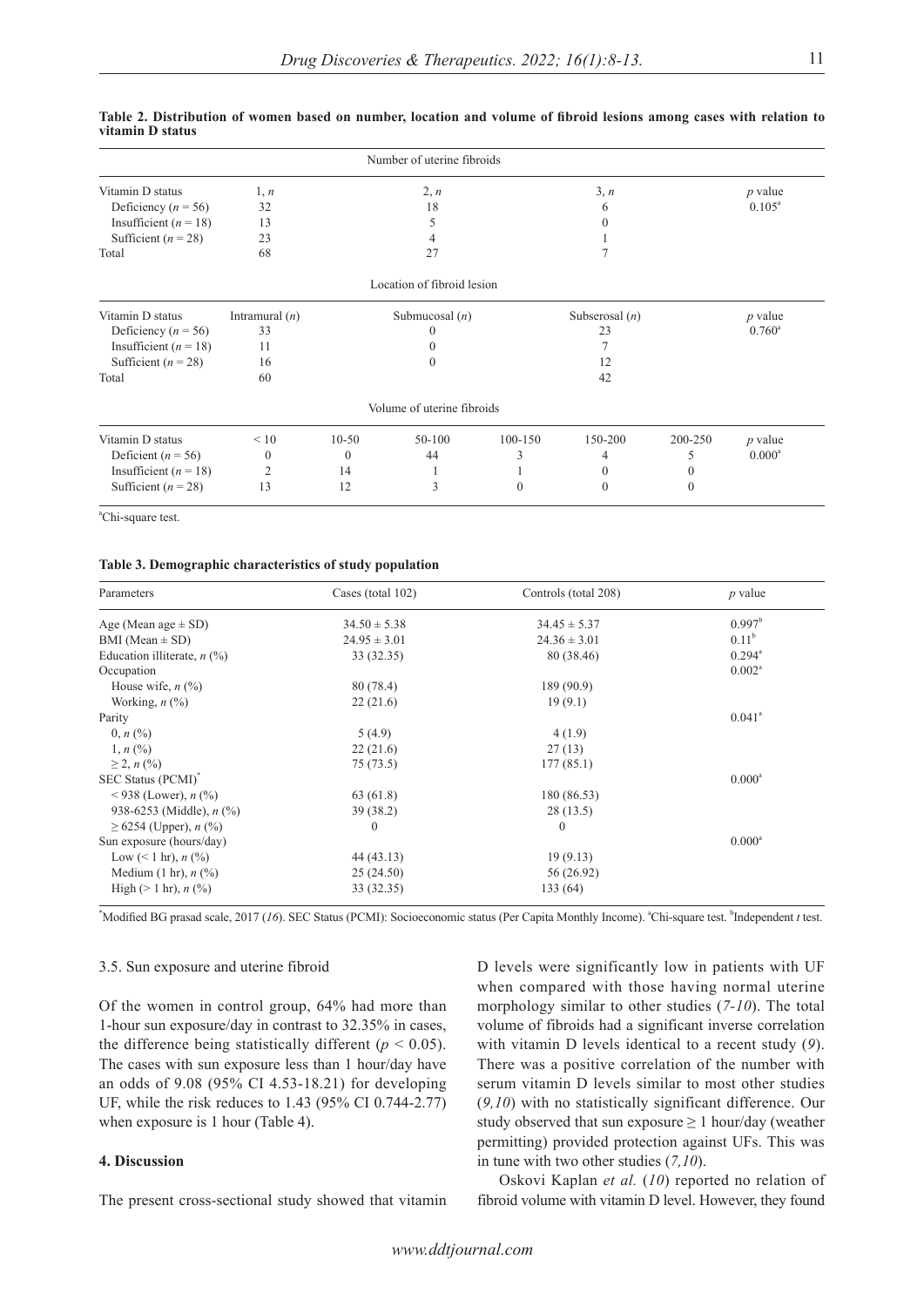| ۰ |  |
|---|--|
|   |  |

**Table 4. Univariate and multivariate analysis of factors associated with development of uterine fibroids**

|              | <b>OR</b> | $p$ value | Adjusted OR | <i>p</i> value |
|--------------|-----------|-----------|-------------|----------------|
| Parity       |           |           |             |                |
| 0            | 2.95      | 0.114     | 2.008       | 0.399          |
| 1            | 1.92      | 0.040     | 2.055       | 0.05           |
| >2           | 1         |           |             |                |
| <b>SECS</b>  |           |           |             |                |
| Low          | 0.251     | 0.000     | 0.196       | 0.000          |
| Middle       | 1         |           |             |                |
| Occupation   |           |           |             |                |
| Working      | 2.736     | 0.002     | 1.932       | 0.101          |
| Housewife    | 1         |           | 1           |                |
| Sun exposure |           |           |             |                |
| Low          | 8.41      | 0.000     | 9.085       | 0.000          |
| Middle       | 1.58      | 0.139     | 1.436       | 0.281          |
| High         | 1         |           |             |                |

very low vitamin D levels in both cases and controls (6.54  $\pm$  4.66 ng/mL *vs.*  $8.18 \pm 5.16$  ng/mL, respectively). The apparent effect of vitamin D on the growth of UFs in the study without a vast margin of difference may have missed a causal relationship between fibroid volume with vitamin D level.

Paffoni *et al.* (*7*) however discovered a relationship between lower vitamin D levels and higher number of leiomyomas ( $\geq$  3) with no statistical significance ( $p =$ 0.08) but none with volume and location of lesions. Hence, they suggested the role of vitamin D in the development and none on growth. But we observed a significant relation between deficiency and dimension of lesions like Ciavattini *et al.* (*9*). Volume of fibroid (< 50 mL,  $>$  50 mL) and vitamin D level (deficient  $<$  20, sufficient  $>$  20) were assumed as dichotomous variables for regression analysis. Univariate analysis showed that the odds of developing a fibroid with  $> 50$  mL volume is 2.51 times higher in women with deficient vitamin D levels  $\left($  < 20 ng/mL).

Baird *et al.* (*8*) observed population with medium and high sun exposure have the same reduction in adjusted odds of fibroids relative to low sun exposure (40% reduction in adjusted odds of fibroids relative to low sun exposure). Oskovi Kaplan *et al.* (*10*) reported significantly higher prevalence of severe 25-hydroxy vitamin D deficiency  $(< 10 \text{ ng/mL})$  in women with covered clothing style ( $p = 0.002$ ). Our findings are in tune with these studies as we observed that the patients with less than 1 hour of sun exposure/day were having an odds of 9.08 of developing UFs after adjusting for parity, socioeconomic and occupation status (Table 4). Under sun light exposure, vitamin D synthesis in the skin takes place in a two-stage process. When the skin is exposed to solar UV-B (ultraviolet type B) radiation, 7-dehydrocholesterol is photolyzed to previtamin  $D<sub>3</sub>$ . This previtamin  $D_3$  then undergoes isomerization in the skin to vitamin  $D_3$ . Latitude, altitude, season, time of the day, ozone amount, cloud amount, aerosol, and reflectivity of the earth's surface are the factors that

control the number of UV-B photons that reach the earth's surface (*11*).

There was significant difference between the groups with and without fibroids with respect to occupation, parity, socioeconomic status and duration of sun-exposure. Working women were having an odds of 2.73 ( $p = 0.002$ ) to develop uterine fibroids. However, the odds decreased to 1.93 after adjusting for parity, socioeconomic status and sun exposure (Table 4). It is however pertinent to note that there is significant difference of parity among working women and housewives in our study. 81.8% of working women had low parity (parity 0 or 1) while only 17% women among housewives had parity 0 or 1. The overlap of optimum reproductive age and fulfilment of higher education and career ambitions among women in the past few decades has deferred the events of marriage and conception to late thirties. A systematic review to evaluate the relative strengths of various risk factors in UF epidemiology opined parity as the factor exerting greatest protective effect for the development of UFs (*12*). A monocentric analysis in Japan discovered fivefold reduction in the risk of UFs in women giving births for three or more times when compared to nulliparous women (*13*). The hypothesis for such finding is due to effects of pregnancy hormones along with cessation of menstruation and extensive remodelling in the immediate puerperium which can induce elimination of early as well as large leiomyoma lesions (*12,14*). We however discovered a twofold protective effect of parity on UFs presumably failing to consider the genetic and racial influence on its occurrence. The discovery of an increased incidence of UF in working women in our study is probably explained by the finding of lower parity in high numbers among them.

With only 40% of fibroids exhibiting genomic instability (*15*), a comprehensive analysis of multifactorial influence on UF development and growth is necessitated. However, the cross-sectional design of our study limits the precise understanding of the role of vitamin D in the causation of UFs. More robust prospective cohort studies with monitoring of vitamin D status and serial ultrasound imaging for uterine morphology at predetermined time spaced intervals can shed light on the role of vitamin D in development vs growth of UFs or both. Being a hospital based study, it may not be representative of the true burden of the problem with respect to demographic variables in the community.

Hence, we suggest vitamin D deficiency may have a role in the growth of UFs. Women working indoor for maximum hours of the day may undergo serum vitamin D estimation and subsequently opt for supplementation, which could be simple, non-invasive, and cheap means of preventing the most common benign pathology in women.